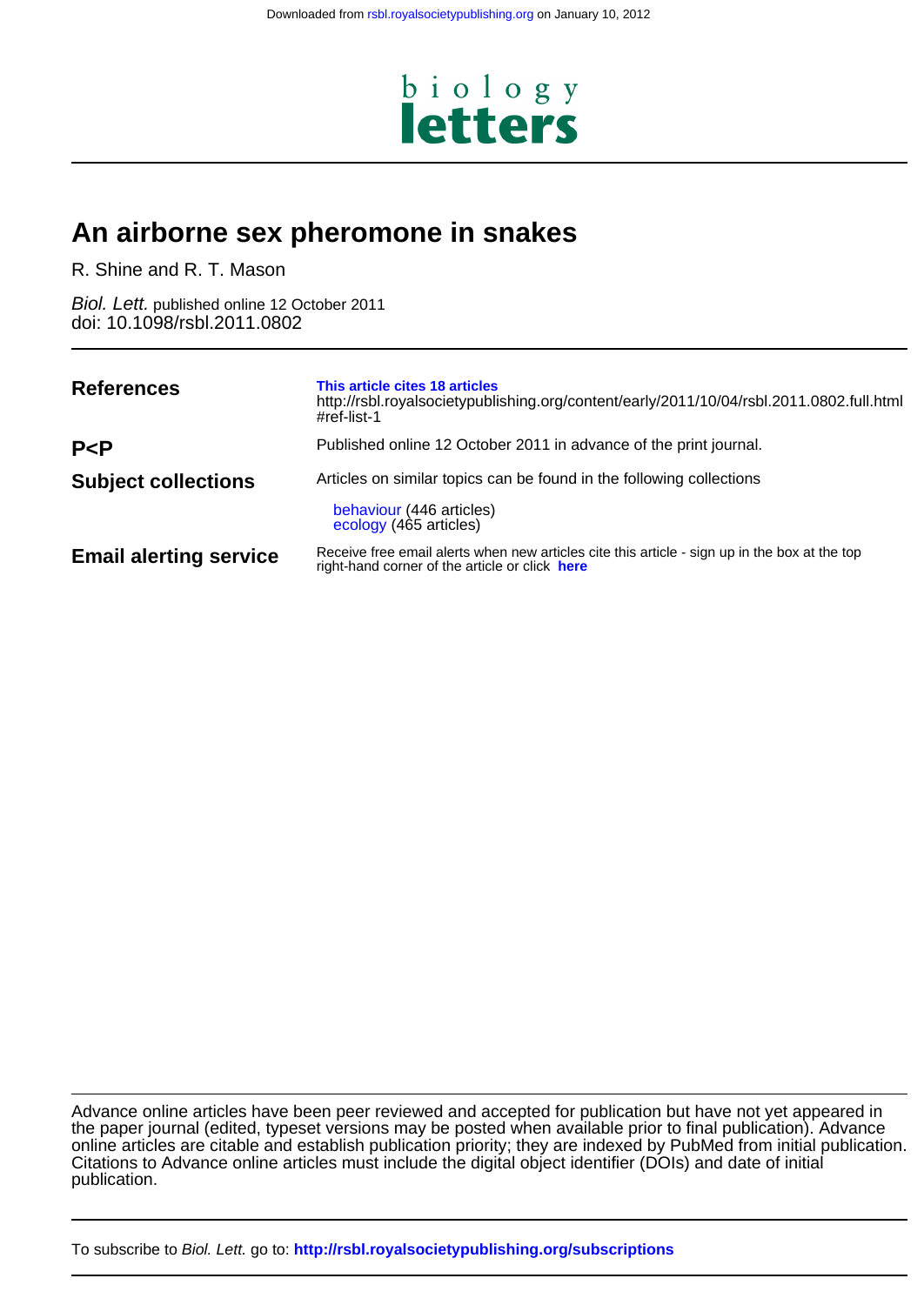

Biol. Lett. doi:10.1098/rsbl.2011.0802 Published online

# An airborne sex pheromone in snakes

### R. Shine<sup>1,\*</sup> and R. T. Mason<sup>2</sup>

<sup>1</sup>School of Biological Sciences A08, University of Sydney, New South Wales 2006, Australia 2 Department of Zoology, Oregon State University, Cordley Hall 3029, Corvallis, OR 97331-2914, USA \*Author for correspondence ([rick.shine@sydney.edu.au](mailto:rick.shine@sydney.edu.au)).

Most reptile sex pheromones so far described are lipid molecules too large to diffuse through the air; instead, they are detected via direct contact (tongue-flicking) with another animal's body or substrate-deposited trails, using the vomeronasal system. The only non-lipid pheromone reported in snakes involves courtship termination in red-sided gartersnakes (Thamnophis sirtalis parietalis): males that encounter copulatory fluids cease courtship, presumably reflecting the futility of courting an already-mating female. Our field experiments at a communal den in Manitoba show that this pheromone can work via olfaction: courtship is terminated by exposure to airborne scents from mating conspecifics, and does not require direct contact (tongue-flicking). Hence, the sexual behaviour of reptiles can be affected by airborne as well as substrate-bound pheromones.

Keywords: chemical communication; reproductive tactics; reptile sociality; sexual selection

#### 1. INTRODUCTION

In sexually reproducing species, an individual's fitness can be enhanced by the ability to rapidly detect the sex and reproductive state of conspecifics  $[1-3]$  $[1-3]$  $[1-3]$ . A range of sensory modalities can be used to obtain that information, depending on the species' biology. For example, visual cues often are important sex-identifying traits in taxa with high visual acuity (such as many birds and lizards), whereas scent is more important in taxa with sophisticated chemosensory abilities but relatively poor eyesight (such as many fossorial mammals and snakes [\[4,5\]](#page-2-0)). A single species may detect a single type of cue using more than one sensory system. In snakes, for example, scent can be detected either via olfaction (airborne cues, taken in through the nostrils) or vomerolfaction (substrate-deposited cues, accessed through the forked tongue and vomeronasal system [[5](#page-2-0)]). Although snakes use olfaction to obtain information about prey items [\[6](#page-2-0)], their sexual behaviour is driven primarily by the vomeronasal system. Cutting olfactory nerves does not affect courtship responses by male snakes, whereas cutting vomeronasal nerves prevents courtship  $[7-10]$  $[7-10]$  $[7-10]$  $[7-10]$ . The sex-identifying chemical cues so far identified in snakes are large epidermal lipids, incapable of diffusing through the air [\[5\]](#page-2-0) or water [\[11](#page-2-0)]. Thus, snakes must tongue-flick other snakes, or substrate-deposited trails, to determine another animal's sex and reproductive state  $[12-15]$  $[12-15]$  $[12-15]$  $[12-15]$ . In lizards

also, males appear to determine the sex of conspecifics based on substrate-borne and not airborne cues [\[16](#page-3-0)].

If males need to rapidly assess the sex and reproductive condition of conspecifics, we might expect them to use whatever cues are available. Can male snakes detect sex pheromones not only by vomerolfaction, but also by olfaction? For this to be possible, the molecules involved must be small enough to diffuse through air. Observations on gartersnakes have identified an unusual sex pheromone that might fit this criterion. Female gartersnakes are simultaneously courted by multiple males, but the males cease courting as soon as one of them begins to copulate with the female. The cessation of courting is mediated by copulatory fluids; females smeared with those fluids cease to attract courtship [[14,17\]](#page-3-0). The dilute watery appearance of the ejaculate suggests that it might diffuse through the air, and thus constitute an airborne sex pheromone. We conducted experimental trials to test that possibility.

#### 2. MATERIAL AND METHODS

A limestone quarry near Inwood, Manitoba (50°7' N 97°9' W) contains a den with more than 30 000 red-sided gartersnakes (Thamnophis sirtalis parietalis) that court and mate in early spring [[18](#page-3-0)]. As females emerge from the den they are surrounded by groups of males, each aligning his body to hers, and vigorously chin-rubbing and caudocephalic-waving. These snakes virtually ignore human presence, so we were able to sit in the den area, holding a recently emerged (unmated) female by the tail while she was courted by multiple males. To provide airborne cues, we used a portable aquarium pump to move air through plastic tubing into an empty margarine container (10 cm diameter and 3 cm high), and out the other side by another length of tubing. The open end of the tube was placed level with and 2 cm in front of a courting male's snout such that air blew across his snout at a  $45^\circ$  angle. We used a total of seven treatments. Three of these were controls (disturbance control (no tube or box); box empty, with or without the pump switched on) and four involved snakes within the margarine container (an unmated female; a male; a female plus a male; or a mating pair). All of these experimental snakes were collected at the den immediately prior to the trials. We conducted 20 replicates of each treatment (incorporating four different sets of odour-donating snakes in the relevant treatments) in randomized order. Our response variable was the duration of time the male continued courting, up to a maximum of 20 s (trials in which the male continued courting past this time were scored as 20 s). We predicted that if males can detect the copulatory pheromone through the air, the response to a mating pair of snakes inside the container (i.e. to the presence of copulatory fluids) should differ from all other treatments. The data were nonnormally distributed, so were analysed with a Kruskal–Wallis test, with treatment as the factor and duration of courtship post-exposure as the dependent variable.

## 3. RESULTS

Treatment strongly affected the duration of courtship  $(H<sub>6</sub> = 38.89, p < 0.0001)$ . Cessation of courtship was commonly observed in the 'mating pair' treatment, but not in any of the others [\(figure 1](#page-2-0)).

## 4. DISCUSSION

Male snakes in our study population use epidermal lipids (methyl ketones) not only to determine the sex of another snake [[5](#page-2-0)[,19](#page-3-0)], but also to evaluate the other animal's body length and condition [\[20](#page-3-0)]. The current study reveals a role for airborne pheromones as well, and constitutes the first example of this phenomenon in snakes.

A male gartersnake's use of airborne scent cues makes sense in light of the mating system. Courtship is

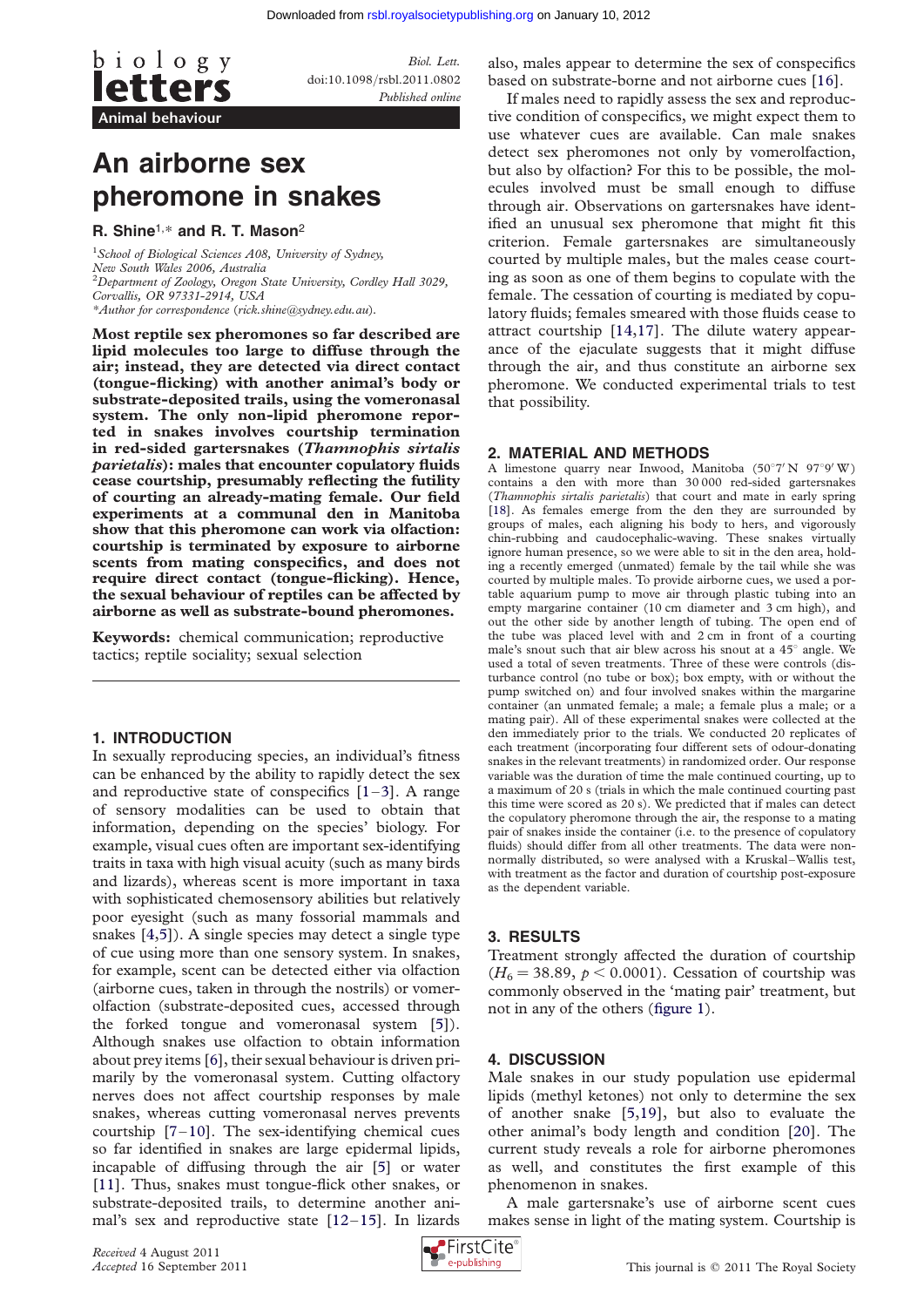<span id="page-2-0"></span>



Figure 1. The effect of airborne scents on the duration of courtship by free-ranging male gartersnakes, at a communal den in Manitoba. Courting males ( $n = 20$  per treatment) were exposed to scents of other snakes, and controls; the only treatment that curtailed courtship was airborne scent from a mating pair of snakes. The graph shows mean values and s.e.

energetically expensive [[15\]](#page-3-0), and continuing to court an already mating female is futile because mating males deposit a gelatinous plug that occludes the female's cloaca, preventing her from re-mating [\[17\]](#page-3-0). Thus, a male could benefit from rapidly detecting that mating is occurring, so that he can move on to another female. However, it may be difficult for a male to obtain evidence of mating. Any unmated female is surrounded by a dense group of courting males, such that a given male has access to only a small part of the female's epidermis; and any changes in female skin lipids post-mating probably occur over a timeframe of hours or days rather than minutes. The male potentially could obtain direct visual and/or chemosensory evidence of copulation by inspecting the female's cloacal region, but this would be difficult because the female's tailbase is covered by males. Airborne cues from the ejaculate offer another—and easier-to-access—indication of copulation. Previous experimental work has shown that copulatory fluids contain the cue that terminates male courtship [[17\]](#page-3-0); and the current study shows that this cue can be transmitted via olfaction.

Our results reinforce the complex and multifactorial way in which reproducing male snakes assess the attributes of potential mates. Although substrate-bound lipids undoubtedly play a central role in mate recognition in snakes, males also exploit a range of other cues in making their reproductive decisions. Those additional cues include visual and thermal characteristics of the female, and courtship by other males [11[,21\]](#page-3-0), as well as airborne scents (current study). The vomeronasal system thus plays a dominant but not exclusive role in sexual communication within snakes. Similar complexities likely are common in other animal lineages as well. Reproducing organisms benefit from integrating all available information, from multiple modalities, and the resulting behaviours are unlikely to fit neatly into simple dichotomies or classification schemes as often used in behavioural research [[22\]](#page-3-0).

We thank Tracy Langkilde, Mike Wall and the Johnson family for assistance, and the Australian Research Council for funding.

- 1 Andersson, M. 1994 Sexual selection. Princeton, NJ: Princeton University Press.
- 2 Johnston, R. E. 2003 Chemical communication in rodents: from pheromones to individual recognition. J. Mammal. 84, 1141–1162. [\(doi:10.1644](http://dx.doi.org/10.1644/BLe-010)/BLe-010)
- 3 Breithaupt, T. & Thiel, M. 2011 Chemical communication in crustaceans. New York, NY: Springer.
- 4 Wyatt, T. D. 2003 Pheromones and animal behaviour. Cambridge, UK: Cambridge University Press.
- 5 Mason, R. T. & Parker, M. R. 2010 Social behavior and pheromonal communication in reptiles. *J. Comp.* Physiol. 196A, 729-749. (doi:10.1007/[s00359-010-](http://dx.doi.org/10.1007/s00359-010-0551-3) [0551-3\)](http://dx.doi.org/10.1007/s00359-010-0551-3)
- 6 Parker, R. M. & Kardong, K. V. 2005 Rattlesnakes can use airborne cues during post strike relocation. In Chemical signals in vertebrates 10 (eds R. T. Mason, M. P. LeMaster & D. Muller-Schwarze), pp. 397–402. Berlin, Germany: Springer Press.
- 7 Kubie, J. L., Vagvolgyi, A. & Halpern, M. 1978 The roles of the vomeronasal and olfactory systems in the courtship behavior of male snakes. J. Comp. Physiol. Psychol. 92, 627–641. ([doi:10.1037](http://dx.doi.org/10.1037/h0077502)/h0077502)
- 8 Halpern, M. & Kubie, J. L. 1980 Chemical access to the vomeronasal organ of the garter snakes. Physiol. Behav. 24, 367–371. (doi:10.1016/[0031-9384\(80\)90100-6\)](http://dx.doi.org/10.1016/0031-9384(80)90100-6)
- 9 Heller, S. B. & Halpern, M. 1982 Laboratory observations of aggregative behavior of garter snakes, Thamnophis sirtalis: roles of the visual, olfactory, and vomeronasal senses. *J. Comp. Psychol.* 96, 984-999. (doi:10.1037/[0735-7036.96.6.984\)](http://dx.doi.org/10.1037/0735-7036.96.6.984)
- 10 Andren, C. 1982 The role of the vomeronasal organs in the reproductive behavior of the adder, Vipera berus. Copeia 1982, 148–157. ([doi:10.2307](http://dx.doi.org/10.2307/1444278)/1444278)
- 11 Shine, R. 2005 All at sea: aquatic life modifies materecognition modalities in sea snakes (Emydocephalus annulatus, Hydrophiidae). Behav. Ecol. Sociobiol. 57, 591–598. (doi:10.1007/[s00265-004-0897-z](http://dx.doi.org/10.1007/s00265-004-0897-z))
- 12 Greene, M. J., Stark, S. L. & Mason, R. T. 2001 Pheromone trailing behavior of the brown tree snake, Boiga irregularis. J. Chem. Ecol. 27, 2193–2201. [\(doi:10.](http://dx.doi.org/10.1023/A:1012222719126) 1023/[A:1012222719126](http://dx.doi.org/10.1023/A:1012222719126))